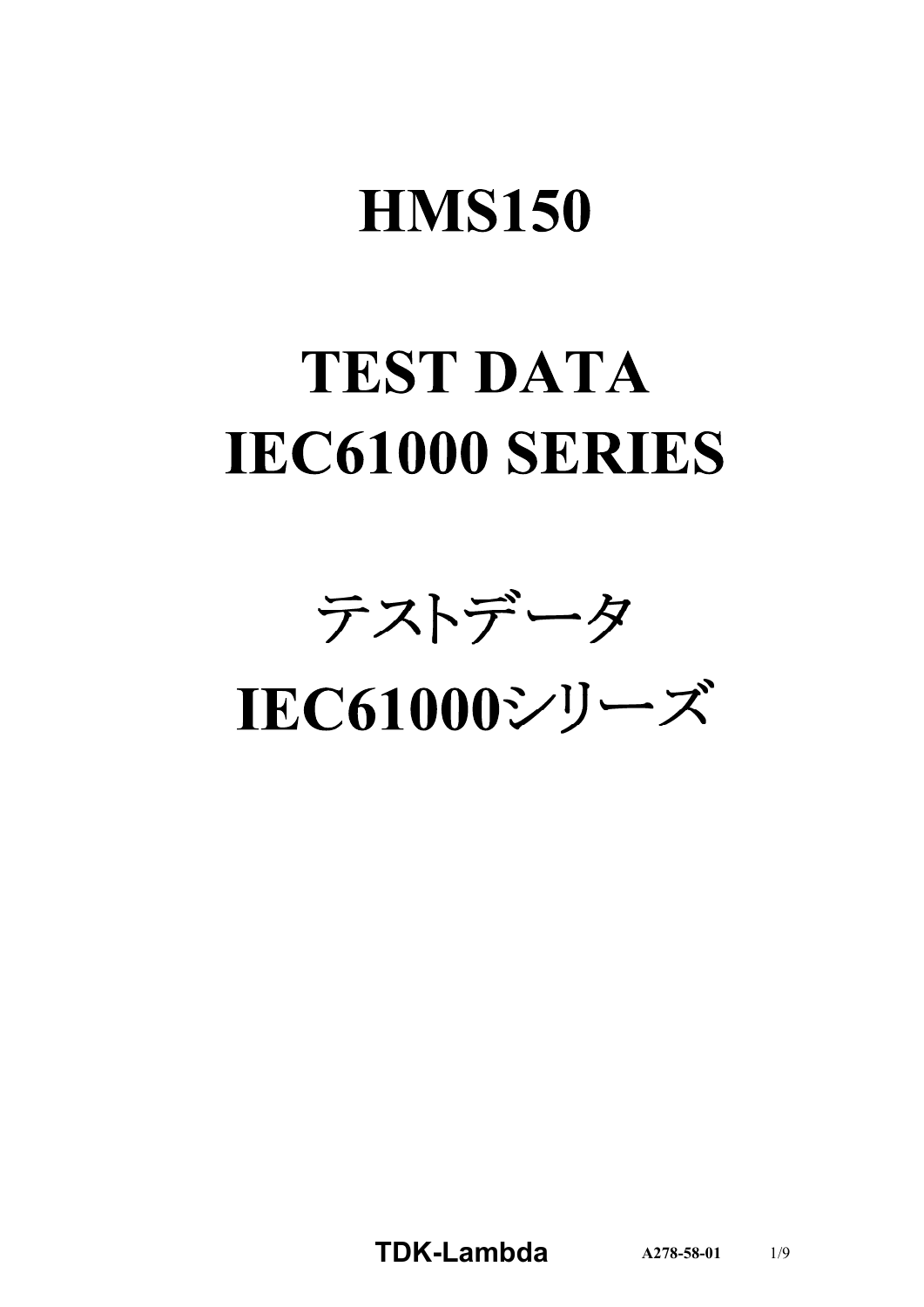## **HMS150**

### **INDEX**

|                |                                                                                      | <b>PAGE</b>    |
|----------------|--------------------------------------------------------------------------------------|----------------|
|                | 1. 静電気放電イミュニティ試験 ……………………………………………………………                                             | $\mathcal{R}$  |
|                | Electrostatic Discharge Immunity Test (IEC61000-4-2)                                 |                |
| 2.             | 放射性無線周波数電磁界イミュニティ試験 ………………………………………………… 4                                            |                |
|                | Radiated Radio-Frequency Electromagnetic Field Immunity Test (IEC61000-4-3)          |                |
| 3 <sub>1</sub> | 電気的ファーストトランジェントバーストイミュニティ試験 …………………………………                                            | $\overline{5}$ |
|                | Electrical Fast Transient / Burst Immunity Test (IEC61000-4-4)                       |                |
|                | 4. サージイミュニティ試験 ……………………………………………………………                                               | 6              |
|                | Surge Immunity Test (IEC61000-4-5)                                                   |                |
| 5.             | 伝導性無線周波数電磁界イミュニティ試験 ………………………………………………                                               | 7              |
|                | Conducted Disturbances Induced by Radio-Frequency Field Immunity Test (IEC61000-4-6) |                |
|                | 6. 電力周波数磁界イミュニティ試験 …………………………………………………………                                            | 8              |
|                | Power Frequency Magnetic Field Immunity Test (IEC61000-4-8)                          |                |
|                | 7. 電圧ディップ、瞬停イミュニティ試験 ……………………………………………………                                            | 9              |
|                | Voltage Dips, Short Interruptions Immunity Test (IEC61000-4-11)                      |                |

■使用記号 Terminology Used

| FG …… フレームグラウンド Frame GND   |            |
|-----------------------------|------------|
| L ・・・・・・・ ライブライン            | Live line  |
| N …… ニュートラルライン Neutral line |            |
| → …… 接地                     | Earth      |
| +V …… +出力                   | $+$ Output |
| -V …… - 出力                  | - Output   |

■試験結果は、当社標準測定条件における結果であり、参考値としてお考え願います。

Test results are reference data based on our standard measurement condition.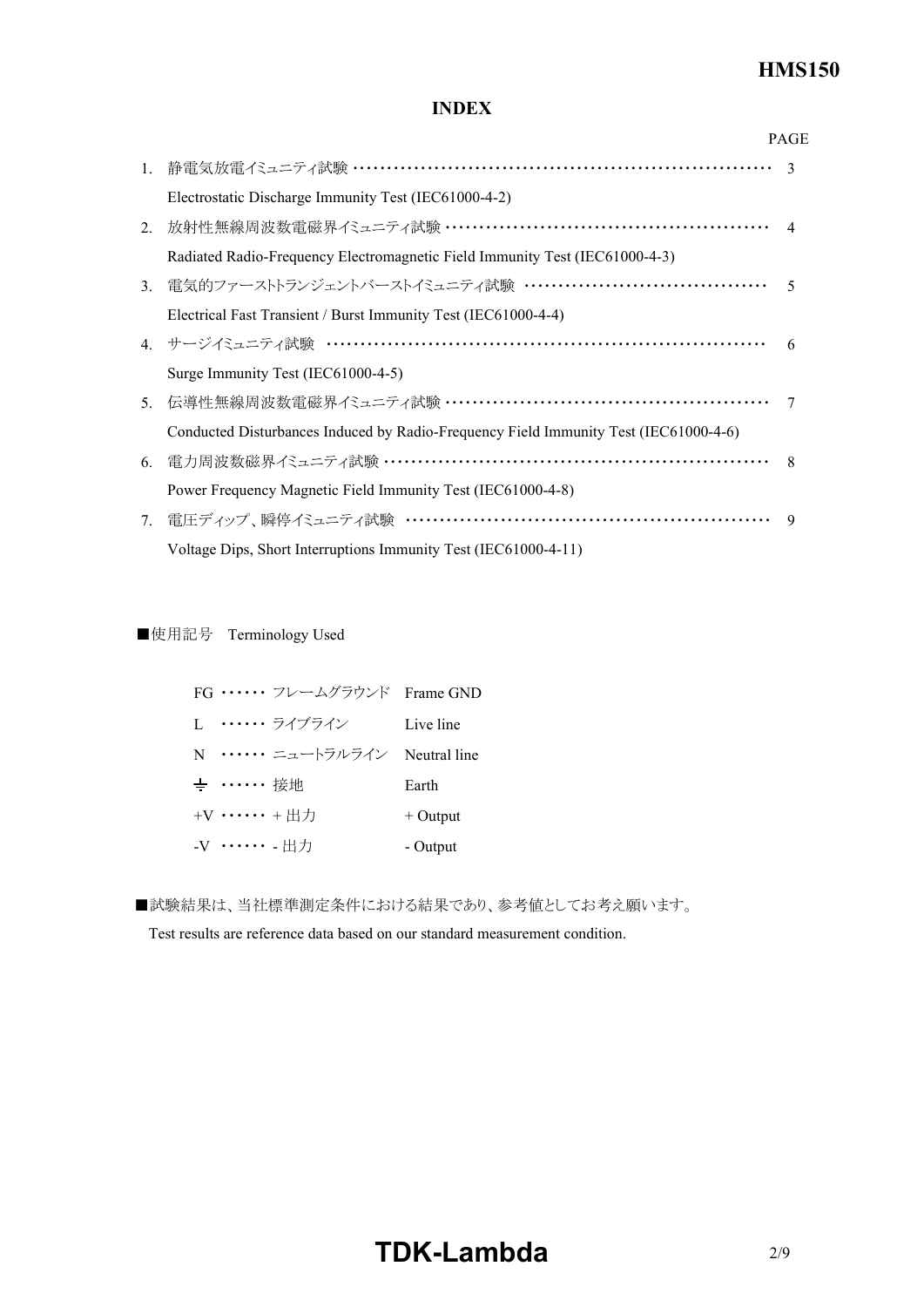### **1. Electrostatic Discharge Immunity Test (IEC6100042)**

**MODEL : HMS150**



#### **(4) Acceptable Conditions**

1.入力再投入を必要とする一時的な機能低下のない事 Must not have temporary function degradation that requires input restart.

2.試験後の出力電圧は初期値から変動していない事

The output voltage must be within the regulation of specification after the test.

3.発煙・発火のない事

Smoke and fire are not allowed.

|  |  | (5) 試験結果 Test Result |
|--|--|----------------------|
|--|--|----------------------|

| Contact Discharge (kV) |             | HMS150-5   HMS150-24 | Air Discharge $(kV)$ |             | HMS150-5 HMS150-24 |
|------------------------|-------------|----------------------|----------------------|-------------|--------------------|
|                        | <b>PASS</b> | <b>PASS</b>          |                      | <b>PASS</b> | <b>PASS</b>        |
|                        | <b>PASS</b> | <b>PASS</b>          |                      | <b>PASS</b> | <b>PASS</b>        |
|                        | <b>PASS</b> | <b>PASS</b>          |                      | <b>PASS</b> | <b>PASS</b>        |

# **TDK-Lambda** 3/9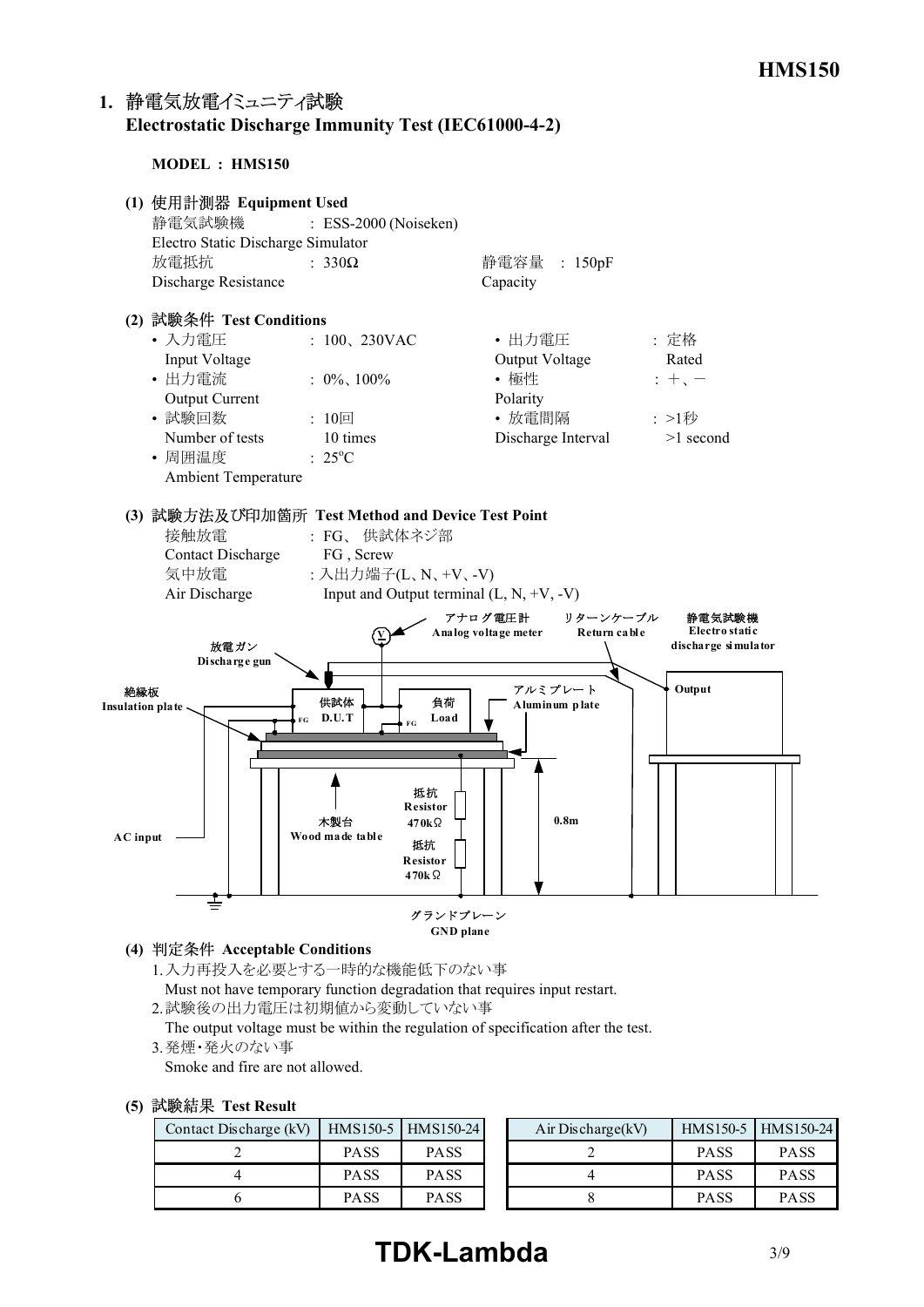## 2. 放射性無線周波数電磁界イミュニティ試験 **Radiated RadioFrequency Electromagnetic Field Immunity Test (IEC6100043)**

**MODEL : HMS150**

| (1) 使用計測器 Equipment Used          |                                 |
|-----------------------------------|---------------------------------|
| シグナルジェネレータ Signal Generator       | : N5181A (Agilent)              |
| パワーアンプシステム Power Amplifier System | $\therefore$ CBA 1G-250 (Teseq) |
|                                   | : AS0104-55/55 (Milmega)        |
| 電界センサ Electric Field Sensor       | : HI-6005 (Holaday)             |
| バイログアンテナ Bilog Antenna            | : VULP9118E (Schwarzbeck)       |
|                                   | $: 3117$ (ETS Lindgren)         |
| (2) 試験条件 Test Conditions          |                                 |

| $\eta$ root $\mathcal{N}$ is the conditions |                                                       |                            |                          |
|---------------------------------------------|-------------------------------------------------------|----------------------------|--------------------------|
| • 入力電圧                                      | : $100, 230$ VAC                                      | • 出力電圧                     | : 定格                     |
| Input Voltage                               |                                                       | Output Voltage             | Rated                    |
| • 出力電流                                      | : $0\%$ , $100\%$                                     | • 振幅変調                     | $: 80\%$ , 1kHz          |
| <b>Output Current</b>                       |                                                       | Amplitude Modulated        |                          |
| ・偏波                                         | :水平、垂直                                                | • 周囲温度                     | $\div$ 25 <sup>o</sup> C |
| Wave Angle                                  | Horizontal and Vertical                               | <b>Ambient Temperature</b> |                          |
| • スイープ·コンディション: 1.0%ステップ、0.5秒保持             |                                                       | • 距離                       | $\therefore$ 3.0m        |
| Sweep Condition                             | $1.0\%$ step up, 0.5 seconds hold                     | Distance                   |                          |
| • 試験方向                                      | : 上下、左右、前後                                            |                            |                          |
| Test Angle                                  | Top/Bottom, Both Sides, Front/Back                    |                            |                          |
| • 電磁界周波数                                    | : $80 - 1000 \text{MHz}$ , 1.4 - 2.0GHz, 2.0 - 2.7GHz |                            |                          |
| Electromagnetic Frequency                   |                                                       |                            |                          |

**(3) Test Method**



#### **(4) Acceptable Conditions**

1.試験中、5%を超える出力電圧の変動のない事 The regulation of output voltage must not exceed 5% of initial value during test. 2.試験後の出力電圧は初期値から変動していない事

The output voltage must be within the regulation of specification after the test. 3.発煙・発火のない事

Smoke and fire are not allowed.

#### **(5) Test Result**

| Radiation Field Strength $(V/m)$ | Electromagnetic Frequency | $HMS150-5$  | HMS150-24   |
|----------------------------------|---------------------------|-------------|-------------|
|                                  | $2.0 - 2.7$ GHz           | <b>PASS</b> | <b>PASS</b> |
|                                  | $1.4 - 2.0$ GHz           | <b>PASS</b> | <b>PASS</b> |
|                                  | $80 - 1000 MHz$           | <b>PASS</b> | <b>PASS</b> |

# **TDK-Lambda** 4/9

**reduce floor reflections**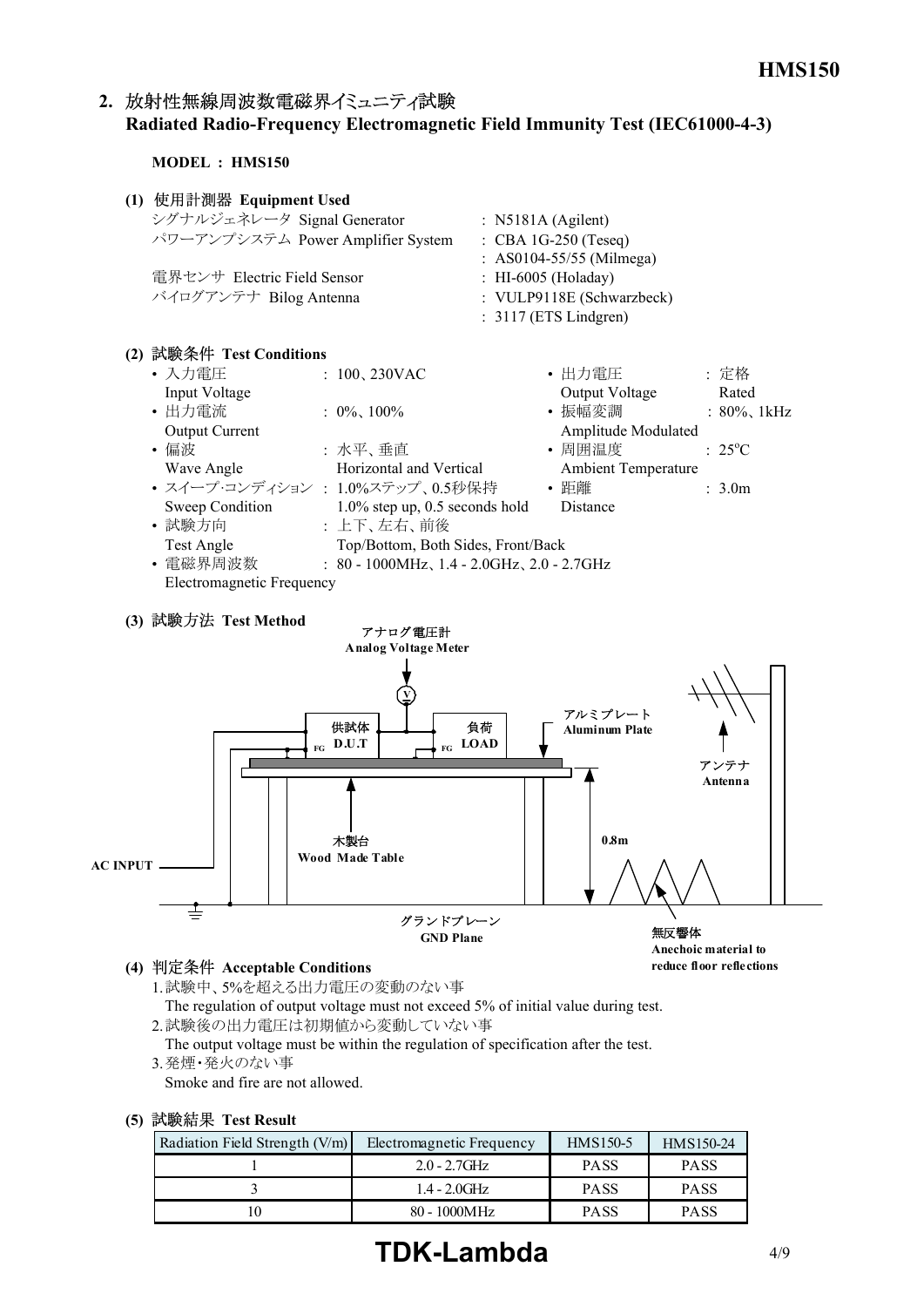## 3. 電気的ファーストトランジェントバーストイミュニティ試験 **Electrical Fast Transient / Burst Immunity Test (IEC6100044)**

#### **MODEL : HMS150**

- **(1) Equipment Used** EFT/B発生器 : FNSAXⅡ (Noiseken) EFT/B Generator
- **(2) Test Conditions**

| • 入力電圧                | : $100, 230 \text{VAC}$ | • 出力電圧                     | :定格                 |
|-----------------------|-------------------------|----------------------------|---------------------|
| Input Voltage         |                         | Output Voltage             | Rated               |
| • 出力電流                | : $0\%$ , $100\%$       | • 試験時間                     | : 1分間               |
| <b>Output Current</b> |                         | <b>Test Time</b>           | 1 minute            |
| • 極性                  | $: +$                   | • 周囲温度                     | $: 25^{\circ}C$     |
| Polarity              |                         | <b>Ambient Temperature</b> |                     |
| • 試験回数                | $: 3 \square$           | • パルス周波数                   | : 5kHz              |
| Number of Test        | 3 times                 | <b>Pulse Frequency</b>     |                     |
| • バースト期間              | : 15msec                | • パルス個数                    | : 75 <sub>pcs</sub> |
| <b>Burst Time</b>     |                         | Number of Pulse            |                     |
| • バースト周期              | $\therefore$ 300 msec   |                            |                     |
| <b>Burst Cycle</b>    |                         |                            |                     |

## **(3) Test Method and Device Test Point**



- 1.入力再投入を必要とする一時的な機能低下のない事 Must not have temporary function degradation that requires input restart.
	- 2.試験後の出力電圧は初期値から変動していない事
	- The output voltage must be within the regulation of specification after the test. 3.発煙・発火のない事

Smoke and fire are not allowed.

**(5) Test Result**

| Test Voltage (kV) | HMS150-5    | HMS150-24   |
|-------------------|-------------|-------------|
| 05                | <b>PASS</b> | <b>PASS</b> |
|                   | <b>PASS</b> | <b>PASS</b> |
|                   | <b>PASS</b> | <b>PASS</b> |

# **TDK-Lambda** 5/9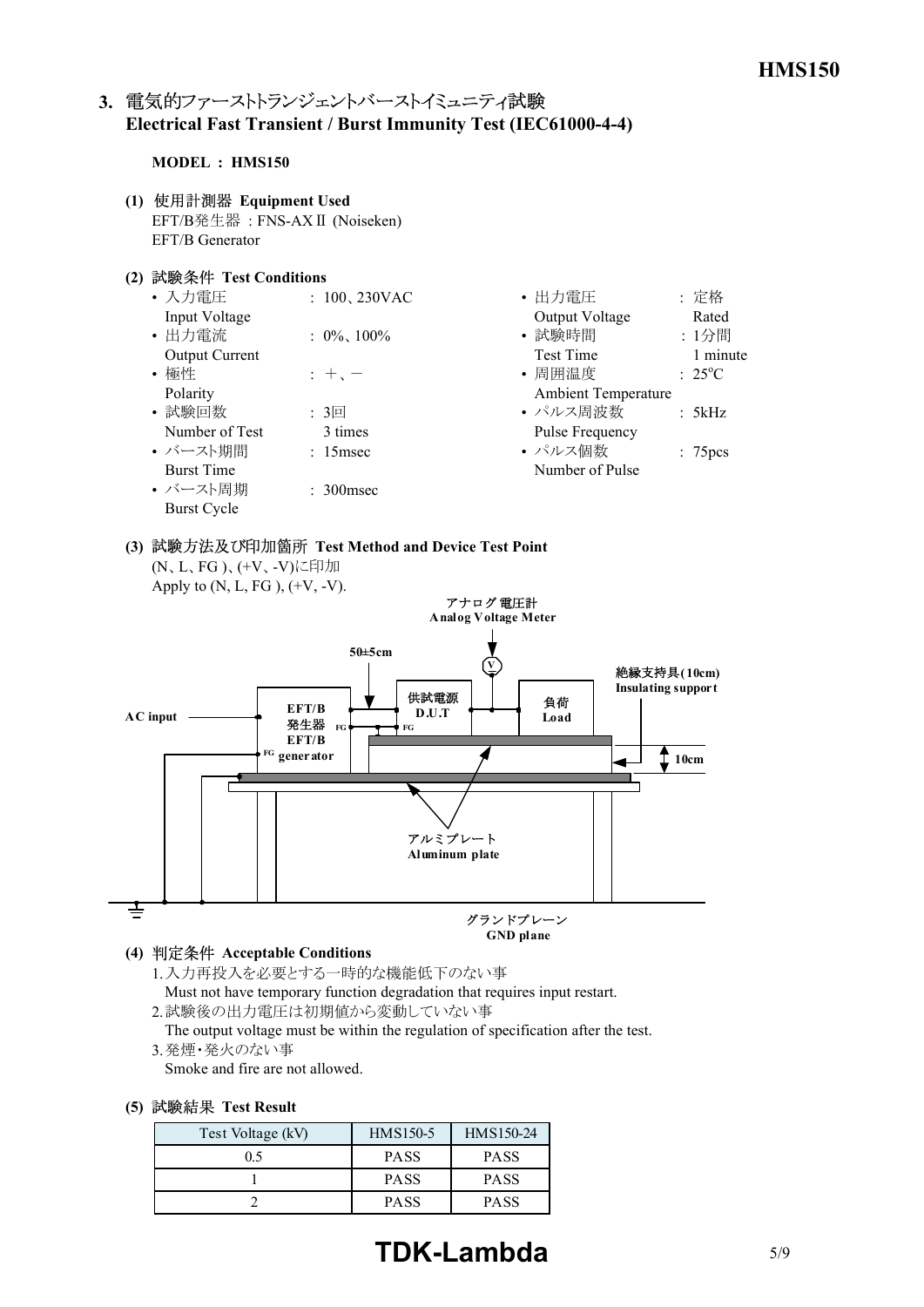## **4. Surge Immunity Test (IEC6100045)**

#### **MODEL : HMS150**

| (1) | 使用計測器 Equipment Used<br>Surge Generator<br>結合インピーダンス: コモン 12Ω<br>Coupling Impedance Common | サージ発生器 : LSS-15AX (Noiseken)<br>ノーマル 2Ω<br>Normal | 結合コンデンサ : コモン<br>Coupling Capacitance | 9 <sub>u</sub> F<br>Common<br>ノーマル 18µF<br>Normal |
|-----|--------------------------------------------------------------------------------------------|---------------------------------------------------|---------------------------------------|---------------------------------------------------|
|     | (2) 試験条件 Test Conditions                                                                   |                                                   |                                       |                                                   |
|     | • 入力電圧<br>Input Voltage                                                                    | $: 100, 230$ VAC                                  | • 出力電圧<br>Output Voltage              | : 定格<br>Rated                                     |
|     | • 出力雷流<br><b>Output Current</b>                                                            | $: 0\%$ , 100%                                    | • 試験回数<br>Number of Tests             | : 5<br>5 times                                    |
|     | • 極性<br>Polarity                                                                           | $\pm$ + $\pm$                                     | • モード<br>Mode                         | : コモン、ノーマル<br>Common and Normal                   |
|     | • 位相<br>Phase                                                                              | $: 0, 90$ deg                                     | • 周囲温度<br><b>Ambient Temperature</b>  | $\div$ 25°C                                       |

**(3) Test Method and Device Test Point** コモンモード (NFG 、LFG ) 及びノーマルモード (NL) に印加 Apply to Common mode (N-FG, L-FG) and Normal mode (N-L).



#### **(4) Acceptable Conditions**

- 1.入力再投入を必要とする一時的な機能低下のない事 Must not have temporary function degradation that requires input restart.
- 2.試験後の出力電圧は初期値から変動していない事
- The output voltage must be within the regulation of specification after the test. 3.発煙・発火のない事
- Smoke and fire are not allowed.

#### **(5) Test Result**

| Common            |             |             |                   |
|-------------------|-------------|-------------|-------------------|
| Test Voltage (kV) | HMS150-5    | HMS150-24   | Test Voltage (kV) |
| 0.5               | <b>PASS</b> | <b>PASS</b> | 0.5               |
|                   | <b>PASS</b> | <b>PASS</b> |                   |
|                   | <b>PASS</b> | <b>PASS</b> |                   |
|                   | <b>PASS</b> | <b>PASS</b> |                   |

| Common      |             | Normal |                   |             |             |
|-------------|-------------|--------|-------------------|-------------|-------------|
| HMS150-5    | HMS150-24   |        | Test Voltage (kV) | HMS150-5    | HMS150-24   |
| <b>PASS</b> | <b>PASS</b> |        | 0.5               | <b>PASS</b> | <b>PASS</b> |
| <b>PASS</b> | <b>PASS</b> |        |                   | <b>PASS</b> | <b>PASS</b> |
| <b>PASS</b> | <b>PASS</b> |        |                   | <b>PASS</b> | <b>PASS</b> |
| _______     |             |        |                   |             |             |

# **TDK-Lambda** 6/9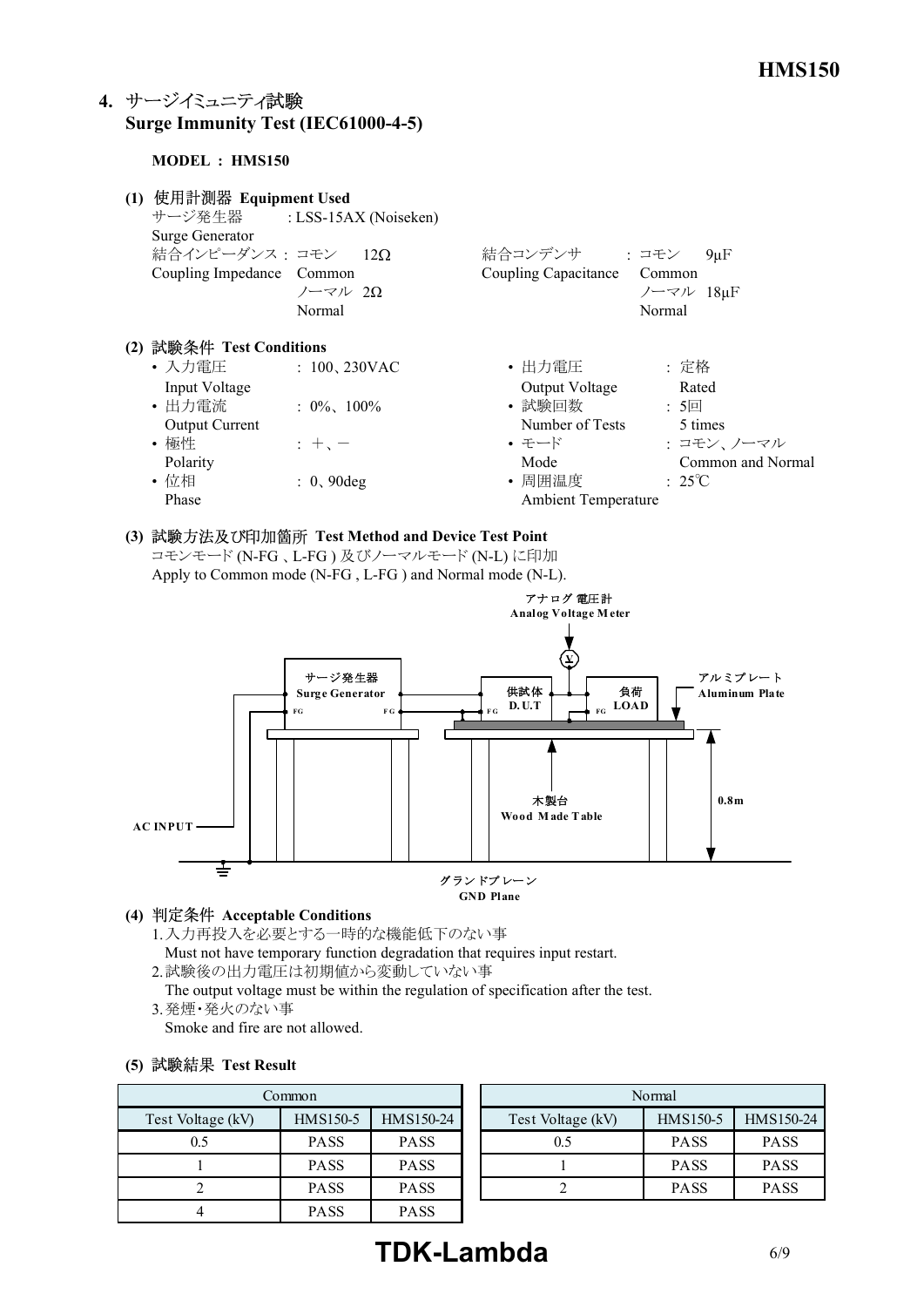## 5. 伝導性無線周波数電磁界イミュニティ試験 **Conducted Disturbances Induced by RadioFrequency** Field Immunity Test (IEC61000-4-6)

**MODEL : HMS150**

#### **(1) Equipment Used**

 $RF \sim \mathcal{PT} \sim \mathcal{TP}$  : CBA230M-08D (Teseq) RF Power Amplifier シグナルジェネレータ : N5181A (Agilent) Signal Generator 結合/減結合ネットワーク(CDN1) : TCDN-801-M2-16 (TOYO Corporation) Coupling De-Coupling Network (CDN1) 結合/減結合ネットワーク(CDN2) : TCDN-801-M3-16 (TOYO Corporation) Coupling De-Coupling Network (CDN2)

#### **(2) Test Conditions**

| • 入力電圧                          | : $100, 230 \text{VAC}$           | • 出力電圧                    | : 定格               |
|---------------------------------|-----------------------------------|---------------------------|--------------------|
| Input Voltage                   |                                   | Output Voltage            | Rated              |
| • 出力電流                          | : $0\%$ , $100\%$                 | • 電磁界周波数                  | $: 150kHz - 80MHz$ |
| <b>Output Current</b>           |                                   | Electromagnetic Frequency |                    |
| • 周囲温度                          | $\cdot$ 25°C                      |                           |                    |
| <b>Ambient Temperature</b>      |                                   |                           |                    |
| • スイープ·コンディション: 1.0%ステップ、0.5秒保持 |                                   |                           |                    |
| Sweep Condition                 | $1.0\%$ step up, 0.5 seconds hold |                           |                    |

#### **(3) Test Method and Device Test Point** (N、L、FG)、(+V、-V)に印加 Apply to  $(N, L, FG)$ ,  $(+V, -V)$ .



#### **(4) Acceptable Conditions**

- 1.試験中、5%を超える出力電圧の変動のない事 The regulation of output voltage must not exceed 5% of initial value during test.
- 2.試験後の出力電圧は初期値から変動していない事
- The output voltage must be within the regulation of specification after the test. 3.発煙・発火のない事
- Smoke and fire are not allowed.

| Voltage Level (V) | HMS150-5    | HMS150-24   |  |  |
|-------------------|-------------|-------------|--|--|
|                   | <b>PASS</b> | <b>PASS</b> |  |  |
|                   | <b>PASS</b> | <b>PASS</b> |  |  |
|                   | <b>PASS</b> | <b>PASS</b> |  |  |

# **TDK-Lambda** 7/9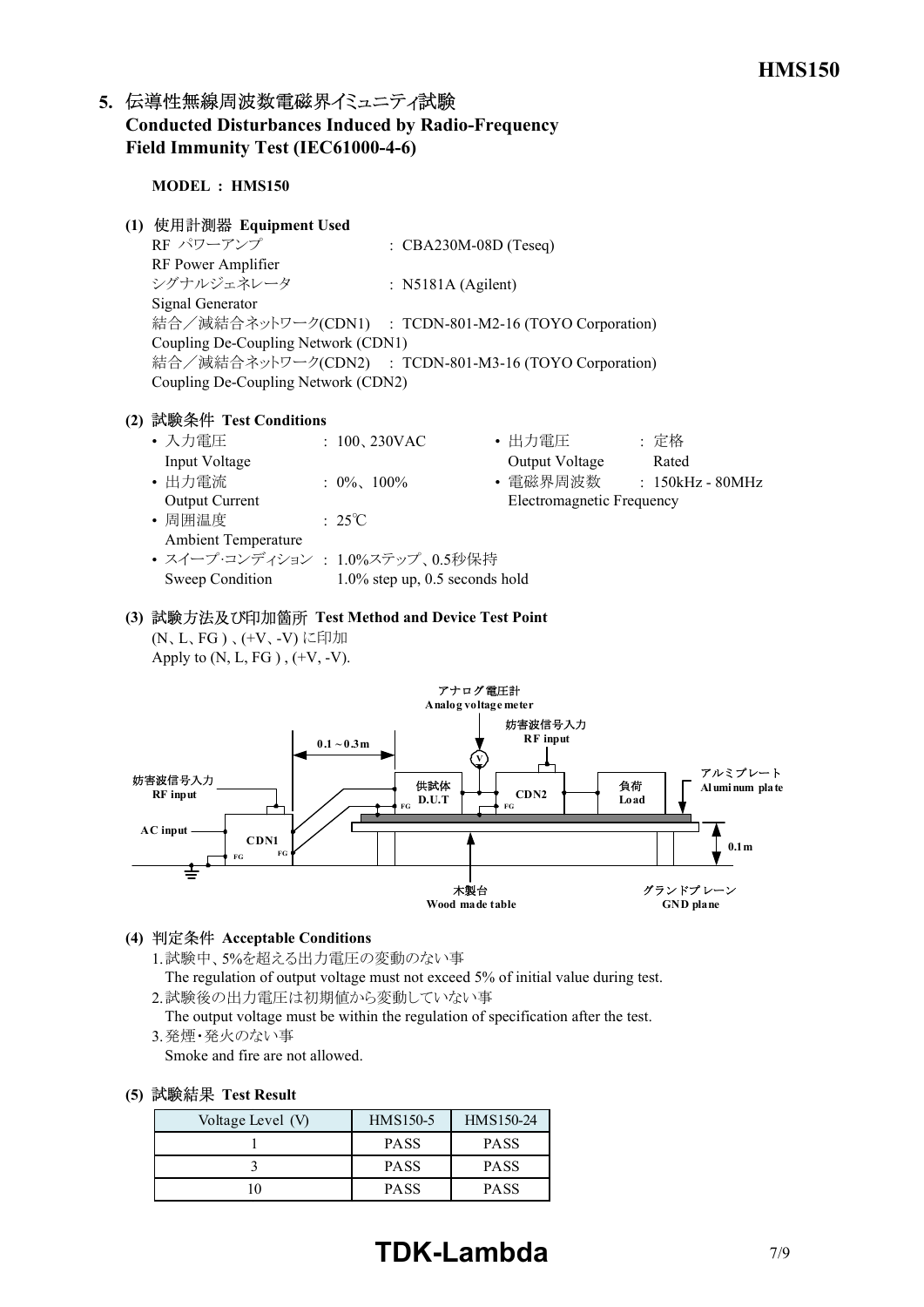## 6. 電力周波数磁界イミュニティ試験 **Power Frequency Magnetic Field Immunity Test (IEC6100048)**

#### **MODEL : HMS150**

- **(1) Equipment Used**
	- ACパワーソース : AA2000XG (Takasago) AC Power Source ヘルムホルツコイル : HHS5215 (Spulen) Helmholts Coil

#### **(2) Test Conditions**

| : $100, 230$ VAC  | • 出力電圧                    | : 定格                                  |
|-------------------|---------------------------|---------------------------------------|
|                   | Output Voltage            | Rated                                 |
| : $0\%$ , $100\%$ | • 印加磁界周波数                 | : 50Hz                                |
|                   | <b>Magnetic Frequency</b> |                                       |
| $\div$ 25°C       | • 印加方向                    | :X, Y, Z                              |
|                   | Direction                 |                                       |
| : 10秒以上(各方向)      |                           |                                       |
|                   |                           |                                       |
|                   |                           | More than 10 seconds (each direction) |

#### **(3) Test Method**



#### **(4) Acceptable Conditions**

1.試験中、5%を超える出力電圧の変動のない事

The regulation of output voltage must not exceed 5% of initial value during test. 2.試験後の出力電圧は初期値から変動していない事

The output voltage must be within the regulation of specification after the test. 3.発煙・発火のない事

Smoke and fire are not allowed.

#### **(5) Test Result**

| Magnetic Field Strength $(A/m)$ | HMS150-5    | HMS150-24   |  |  |
|---------------------------------|-------------|-------------|--|--|
|                                 | <b>PASS</b> | <b>PASS</b> |  |  |
|                                 | <b>PASS</b> | <b>PASS</b> |  |  |
|                                 | <b>PASS</b> | <b>PASS</b> |  |  |
|                                 | <b>PASS</b> | <b>PASS</b> |  |  |

# **TDK-Lambda** 8/9